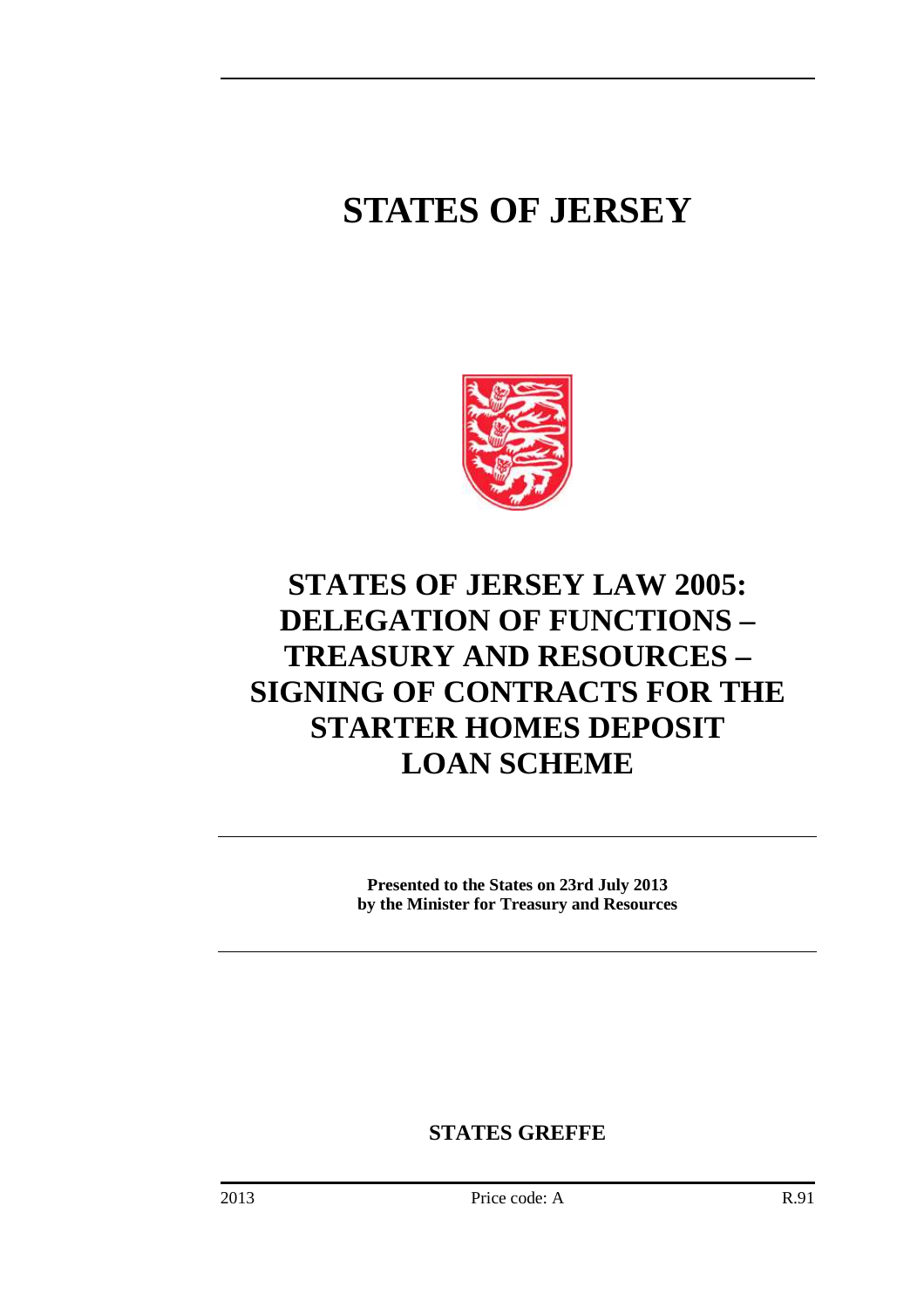#### **REPORT**

On 19th July 2013, the Minister for Treasury and Resources made a Ministerial Decision delegating certain of his functions under Article 28 of the States of Jersey Law 2005 (MD-TR-2013-0056, available at www.gov.je).

Article 28 of the States of Jersey Law 2005 permits a Minister to delegate, wholly or partly, functions to an Assistant Minister or an officer.

The Law states, *inter alia* –

#### "**28 Power of Minister to delegate functions**

- (1) A Minister may delegate, wholly or partly, functions conferred upon or vested in the Minister by or under this Law or any other enactment or any enactment of the United Kingdom having effect in Jersey, to –
	- (a) one of his or her Assistant Ministers;
	- (b) an officer.
- (2) A Minister shall not delegate
	- (a) any power to make an enactment;
	- (b) any power to decide an appeal under an enactment;
	- (c) any function the delegation of which is prohibited by an enactment.
- (3) The delegation of functions by a Minister under this Article shall not prevent the Minister exercising those functions personally.
- (4) Where any licence, permit or authorization is granted in purported exercise of functions delegated under paragraph (1), no criminal proceedings shall lie against any person for any act done, or omitted to be done, in good faith and in accordance with the terms of the licence, permit or authorization, by reason that the functions had not been delegated, or that any requirement attached to the delegation of the functions had not been complied with.
- (5) In this Article –

"Minister" includes the Chief Minister;

"officer" means a States' employee within the meaning of the Employment of States of Jersey Employees (Jersey) Law 2005 and includes a member of the States of Jersey Police Force and an officer appointed under paragraph 1(1) of Part 1 of Schedule 2 to the Immigration Act 1971 as extended to Jersey by the Immigration (Jersey) Order 1993.

(6) The States may by Regulations amend the definition "officer" in paragraph (5)."

The terms of the delegations, and the legislation under which those delegations were made, were recorded in a Report attached to the Ministerial Decision, as shown below –